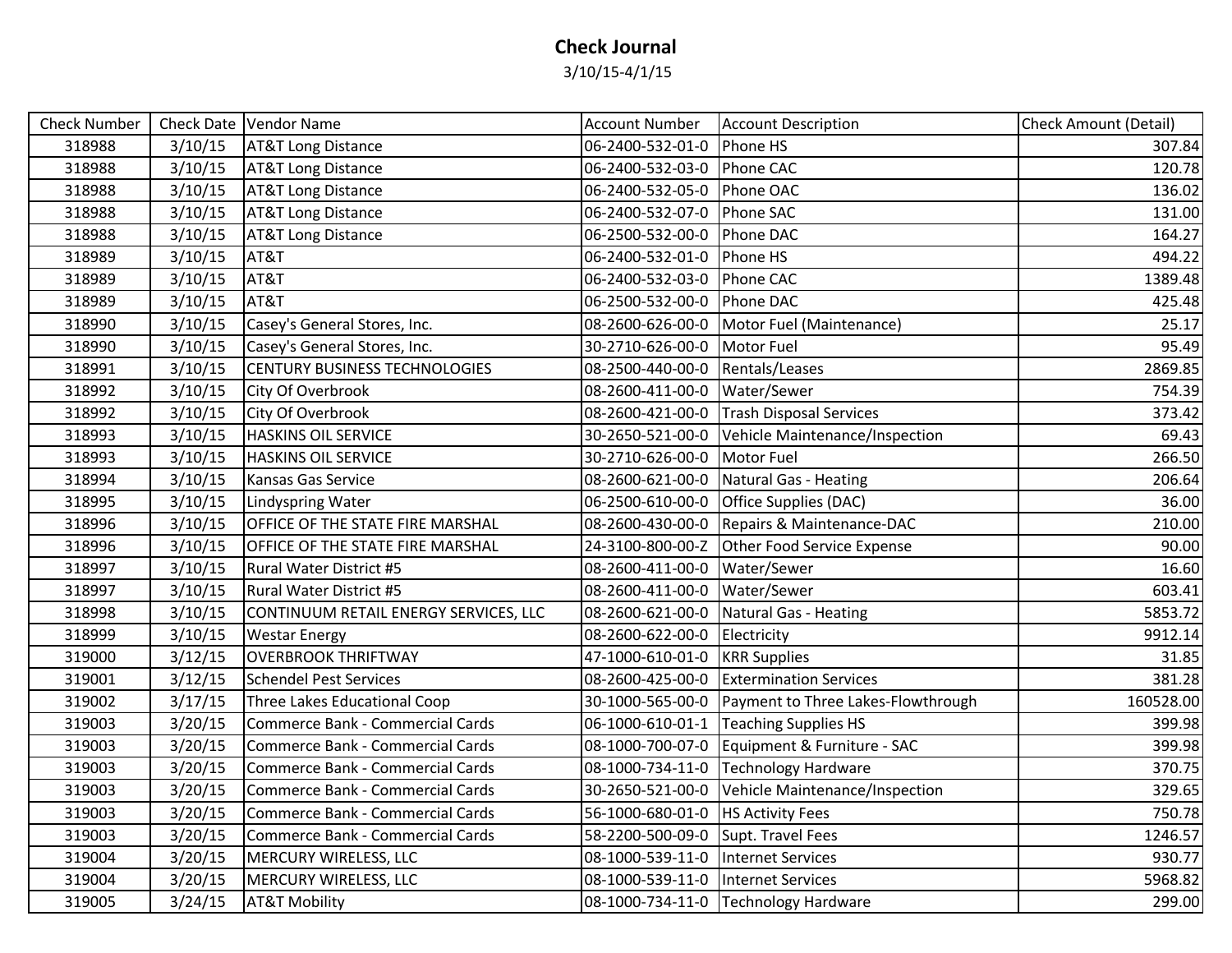## **Check Journal**

3/10/15-4/1/15

| 319006 | 3/26/15 | <b>KAW VALLEY BANK</b>              | 08-2500-440-00-0 Rentals/Leases |                                                   | 12634.81 |
|--------|---------|-------------------------------------|---------------------------------|---------------------------------------------------|----------|
| 319007 | 3/26/15 | Sam's Club Direct                   |                                 | 06-1000-610-05-1 Teaching Supplies OAC            | 47.87    |
| 319010 | 3/27/15 | Osage Waste Disposal Inc            |                                 | 08-2600-421-00-0 Trash Disposal Services          | 1180.00  |
| 319012 | 3/31/15 | Capital City Oil Inc                | 08-2710-626-00-0 Motor Fuel     |                                                   | 12865.54 |
| 319013 | 3/31/15 | Mercer Bus Service, Inc.            |                                 | 08-2710-513-00-0 Contracted Bus Services          | 29629.17 |
| 319013 | 3/31/15 | Mercer Bus Service, Inc             |                                 | 30-2710-513-00-0 Contracted Bus Service           | 11925.00 |
| 319013 | 3/31/15 | Mercer Bus Service, Inc             |                                 | 34-2710-513-00-0 Voc Ed Transportaion             | 2700.83  |
| 319014 | 4/1/15  | <b>BEST WESTERN PLUS</b>            | 58-2200-500-01-0 Travel Fees HS |                                                   | 280.89   |
| 319015 | 4/1/15  | Bureau Of Educa. & Research         |                                 | 58-2200-300-05-0 Registration Fees OAC            | 235.00   |
| 319016 | 4/1/15  | Demco, Inc.                         |                                 | 06-2200-680-03-0 Misc. Library Supplies CAC       | 108.78   |
| 319017 | 4/1/15  | FOLLETT SCHOOL SOLUTIONS, INC       | 47-1000-610-01-0                | <b>KRR</b> Supplies                               | 1455.94  |
| 319018 | 4/1/15  | FRANCIS SPORTING GOODS, INC.        |                                 | 08-1000-680-01-0 Sports/Activities HS             | 238.28   |
| 319019 | 4/1/15  | <b>GAGE CENTER BOWL</b>             | 22-1000-610-00-1                | Intersession                                      | 126.00   |
| 319020 | 4/1/15  | <b>GCR TOPEKA TRUCK TIRE CENTER</b> |                                 | 08-2730-430-00-0   Bus Repairs & Maintenance      | 1050.80  |
| 319021 | 4/1/15  | <b>HARTFORD</b>                     | 08-1000-270-00-0 Workmens Comp  |                                                   | 135.30   |
| 319021 | 4/1/15  | <b>HARTFORD</b>                     | 08-1000-270-00-0 Workmens Comp  |                                                   | 64.02    |
| 319022 | 4/1/15  | J.W. PEPPER & SON, INC.             |                                 | 06-1000-610-03-1 Teaching Supplies CAC            | 119.99   |
| 319023 | 4/1/15  | Manning Music, Inc.                 |                                 | 08-2600-430-00-0 Repairs & Maintenance-DAC        | 89.36    |
| 319023 | 4/1/15  | Manning Music, Inc.                 | 47-1000-700-00-0 Equipment      |                                                   | 28.94    |
| 319024 | 4/1/15  | MCELROY'S INC                       | 16-2400-700-01-0 Property HS    |                                                   | 12153.50 |
| 319024 | 4/1/15  | MCELROY'S INC                       |                                 | 24-3100-430-00-0 Repairs and Maintenance          | 1360.92  |
| 319025 | 4/1/15  | Mercer Bus Service, Inc             |                                 | 08-2710-513-01-0 Sports/Activities Trans. HS      | 4837.50  |
| 319025 | 4/1/15  | Mercer Bus Service, Inc             |                                 | 08-2710-513-01-1 Student Trips Transportation HS  | 568.20   |
| 319025 | 4/1/15  | Mercer Bus Service, Inc             |                                 | 08-2710-513-03-0 Sports/Acitivites Trans. CAC     | 1287.50  |
| 319025 | 4/1/15  | Mercer Bus Service, Inc             |                                 | 08-2710-513-07-1 Student Trips Transportation SAC | 345.50   |
| 319025 | 4/1/15  | Mercer Bus Service, Inc             | 22-1000-610-00-1                | Intersession                                      | 137.50   |
| 319026 | 4/1/15  | MIDWEST BUS SALES INC.              |                                 | 08-2730-430-00-0 Bus Repairs & Maintenance        | 113.14   |
| 319027 | 4/1/15  | NETWORK COMPUTING SOLUTIONS         |                                 | 08-2200-350-11-0 Tech Prof Dev/Consulting         | 427.50   |
| 319027 | 4/1/15  | NETWORK COMPUTING SOLUTIONS         |                                 | 08-2200-350-11-0 Tech Prof Dev/Consulting         | 28.75    |
| 319027 | 4/1/15  | NETWORK COMPUTING SOLUTIONS         |                                 | 08-2200-350-11-0 Tech Prof Dev/Consulting         | 62.50    |
| 319027 | 4/1/15  | NETWORK COMPUTING SOLUTIONS         |                                 | 08-2300-300-00-0 Purchased Prof Tech Service      | 400.00   |
| 319028 | 4/1/15  | Overbrook School Petty Cash         |                                 | 06-1000-610-05-1 Teaching Supplies OAC            | 20.00    |
| 319028 | 4/1/15  | Overbrook School Petty Cash         |                                 | 06-2400-610-05-0 Office Supplies OAC              | 104.47   |
| 319028 | 4/1/15  | Overbrook School Petty Cash         | 47-1000-610-01-1                | <b>FAST Supplies</b>                              | 122.69   |
| 319029 | 4/1/15  | <b>Overbrook Auto Parts</b>         |                                 | 08-2600-430-05-0 Repairs & Maintenance-OAC        | 3.38     |
| 319030 | 4/1/15  | <b>PSYCHEMEDICS CORPORATION</b>     |                                 | 06-2300-680-00-0 BOE Misc. Expenses               | 1266.00  |
|        |         |                                     |                                 |                                                   |          |